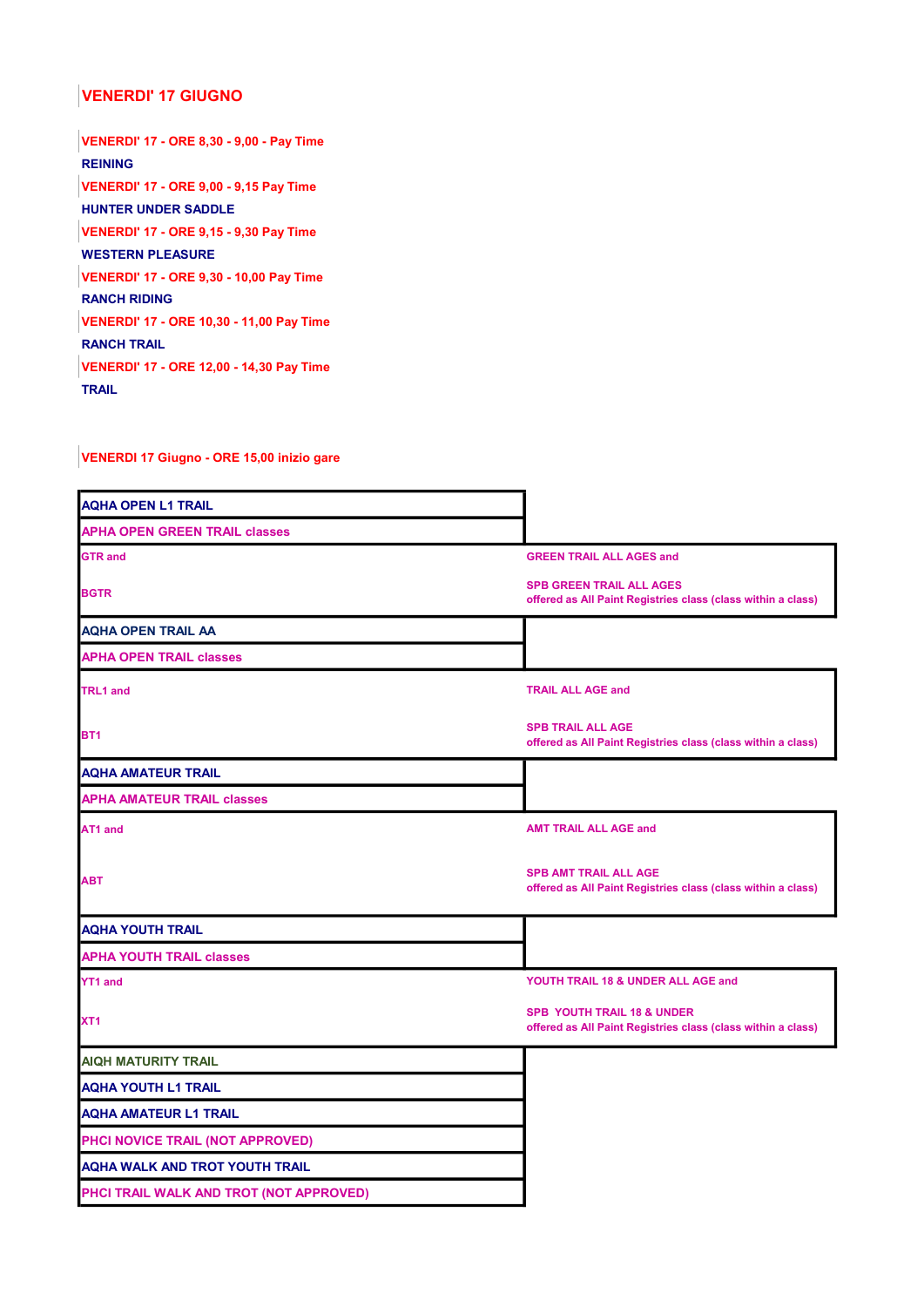| AQHA EQUESTRAINS WITH DISABILITIES TRAIL |                                                                                                                       |
|------------------------------------------|-----------------------------------------------------------------------------------------------------------------------|
| <b>APHA TRAIL IN HAND classes</b>        |                                                                                                                       |
| <b>IHT3 and</b>                          | <b>OPEN YEARLING &amp; 2 YR OLD IN HAND TRAIL and</b>                                                                 |
| <b>BIH3</b>                              | <b>SPB OPEN YEARLING &amp; 2 YR OLD IN HAND TRAIL</b><br>offered as All Paint Registries class (class within a class) |
| AIH <sub>3</sub> and                     | AMT YEARLING AND 2 YR OLD IN HAND TRAIL and                                                                           |
| AB <sub>13</sub>                         | <b>SPB AMT YEARLING AND 2 YR OLD IN HAND TRAIL</b><br>offered as All Paint Registries class (class within a class)    |

## Al termine delle gare, l'arena rimarrà SOLO

a disposizione per i reiners per 30 min

## SABATO 18 GIUGNO

## ARENA LIBERA SOLO PER I REINERS - ORE 6,30 - 7,00

SABATO 18 Giugno - ORE 7,30 inizio gare

| <b>APHA/PHCI HALTER+COLOR CLASS+LONGE LINE</b> |                                        |
|------------------------------------------------|----------------------------------------|
| AMH4                                           | <b>AMT HALTER MARES ALL AGES</b>       |
| <b>AGCM</b>                                    | <b>AMT GRAND CHAMPION MARE</b>         |
| <b>ARCM</b>                                    | <b>AMT RESERVE CHAMPION MARE</b>       |
| ABS4                                           | <b>SPB AMT HALTER MARES ALL AGES</b>   |
| <b>ABGM</b>                                    | <b>SPB AMT GRAND CHAMPION MARE</b>     |
| <b>ABRM</b>                                    | <b>SPB AMT RESERVE CHAMPION MARE</b>   |
| <b>HM1</b>                                     | <b>WEANLING MARES</b>                  |
| <b>HM13</b>                                    | <b>YEARLING &amp; OLDER MARES</b>      |
| AGC <sub>2</sub>                               | <b>GRAND CHAMPION MARE</b>             |
| ARC <sub>2</sub>                               | <b>RESERVE CHAMPION MARE</b>           |
| BHM <sub>1</sub>                               | <b>SPB HALTER MARES ALL AGES</b>       |
| BGC <sub>2</sub>                               | <b>SPB GRAND CHAMPION MARE</b>         |
| <b>BRC2</b>                                    | <b>SPB RESERVE CHAMPION MARE</b>       |
| YM <sub>1</sub>                                | YOUTH HALTER MARES ALL AGE             |
| <b>YGCM</b>                                    | <b>YOUTH GRAND CHAMPION MARE</b>       |
| <b>YRCM</b>                                    | <b>YOUTH RESERVE CHAMPION MARE</b>     |
| XM <sub>1</sub>                                | <b>SPB YOUTH HALTER MARES ALL AGE</b>  |
| <b>XGCM</b>                                    | <b>SPB YOUTH GRAND CHAMPION MARE</b>   |
| <b>XRCM</b>                                    | <b>SPB YOUTH RESERVE CHAMPION MARE</b> |
| AMH7                                           | AMT HALTER GELDINGS ALL AGE            |
| <b>AGCG</b>                                    | <b>AMT GRAND CHAMPION GELDING</b>      |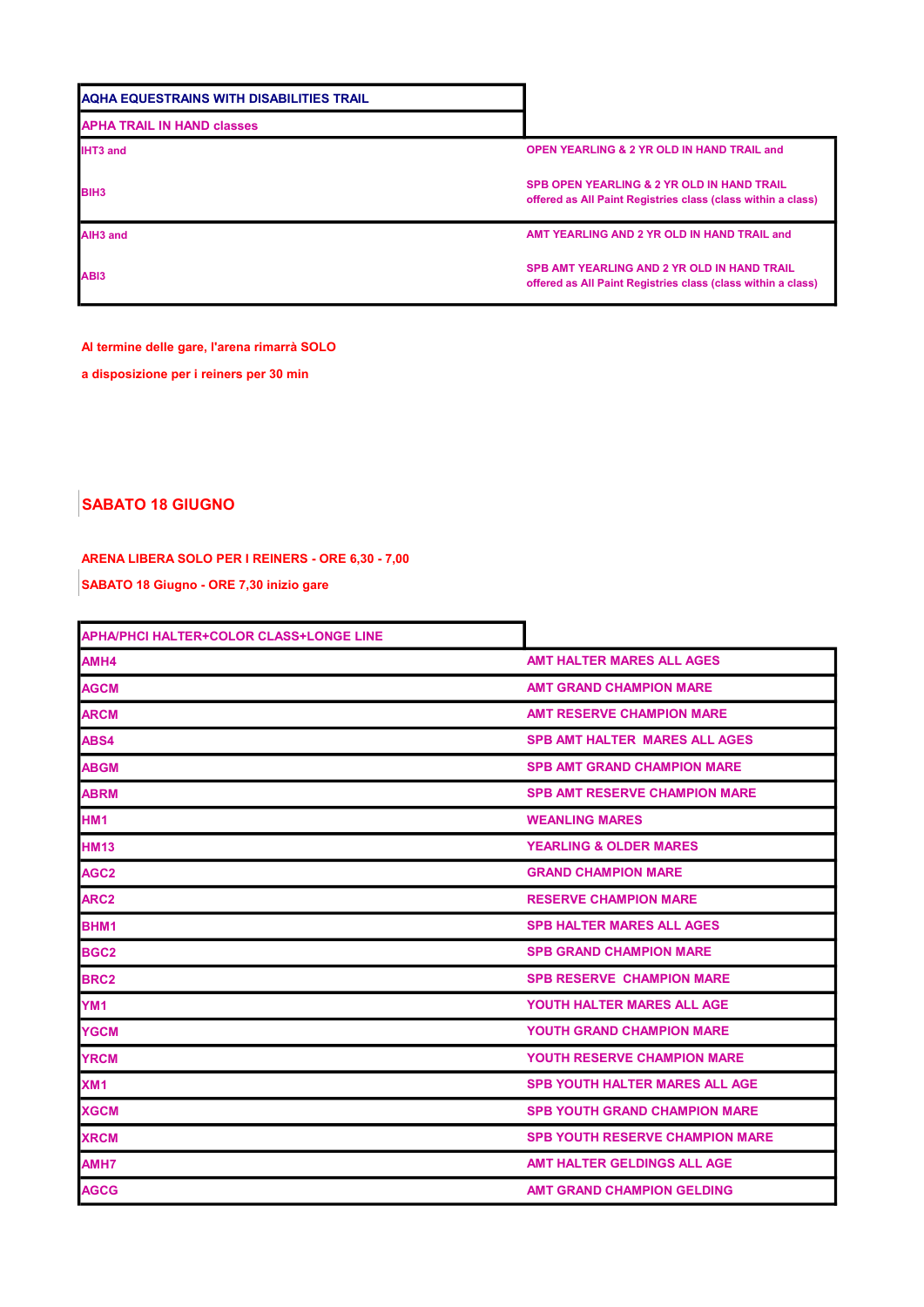| <b>ARCG</b>                                   | <b>AMT RESERVE CHAMPION GELDING</b>                                                                                   |
|-----------------------------------------------|-----------------------------------------------------------------------------------------------------------------------|
| ABS7                                          | <b>SPB AMT HALTER GELDINGS ALL AGE</b>                                                                                |
| <b>ABGG</b>                                   | <b>SPB AMT GRAND CHAMPION GELDING</b>                                                                                 |
| <b>ABRX</b>                                   | <b>SPB AMT RESERVE CHAMPION GELDING</b>                                                                               |
| HG <sub>1</sub>                               | <b>WEANLING GELDINGS</b>                                                                                              |
| <b>HG13</b>                                   | <b>YEARLING &amp; OLDER GELDINGS</b>                                                                                  |
| AGC <sub>3</sub>                              | <b>GRAND CHAMPION GELDING</b>                                                                                         |
| ARC3                                          | <b>RESERVE CHAMPION GELDING</b>                                                                                       |
| BHG1                                          | <b>SPB HALTER GELDINGS ALL AGES</b>                                                                                   |
| BGC3                                          | <b>SPB GRAND CHAMPION GELDING</b>                                                                                     |
| <b>BRC3</b>                                   | <b>SPB RESERVE CHAMPION GELDING</b>                                                                                   |
| YG1                                           | YOUTH HALTER GELDINGS ALL AGES                                                                                        |
| <b>YGCG</b>                                   | <b>YOUTH GRAND CHAMPION GELDING</b>                                                                                   |
| <b>YRCG</b>                                   | <b>YOUTH RESERVE CHAMPION GELDING</b>                                                                                 |
| XG1                                           | <b>SPB YOUTH HALTER GELDINGS ALL AGES</b>                                                                             |
| <b>XGCG</b>                                   | <b>SPB YOUTH GRAND CHAMPION GELDING</b>                                                                               |
| <b>XRCG</b>                                   | <b>SPB YOUTH RESERVE CHAMPION GELDING</b>                                                                             |
| AMH1                                          | AMT HALTER STALLIONS ALL AGES                                                                                         |
| <b>AGCS</b>                                   | AMT GRAND CHAMPION STALLION                                                                                           |
| <b>ARCS</b>                                   | <b>AMT RESERVE CHAMPION STALLION</b>                                                                                  |
| ABS <sub>1</sub>                              | SPB AMT HALTER STALLIONS ALL AGES                                                                                     |
| <b>ABGS</b>                                   | <b>SPB AMT GRAND CHAMPION STALLION</b>                                                                                |
| <b>ABRT</b>                                   | <b>SPB AMT RESERVE CHAMPION STALLION</b>                                                                              |
| HS <sub>1</sub>                               | <b>WEANLING STALLIONS</b>                                                                                             |
| <b>HS13</b>                                   | <b>YEARLING &amp; OLDER STALLIONS</b>                                                                                 |
| AGC1                                          | <b>GRAND CHAMPION STALLION</b>                                                                                        |
| ARC1                                          | <b>RESERVE CHAMPION STALLION</b>                                                                                      |
| BHS1                                          | <b>SPB HALTER STALLIONS ALL AGES</b>                                                                                  |
| BGC1                                          | <b>SPB GRAN CHAMPION STALLION</b>                                                                                     |
| BRC1                                          | <b>SPB RESERVE CHAMPION STALLION</b>                                                                                  |
| <b>OTCC</b>                                   | <b>COLOR CLASS 1 YR &amp; OLDER ALL SEXES</b>                                                                         |
| <b>ATCC</b>                                   | AMATEUR COLOR CLASS ONE YEAR & OLDER & ALL<br><b>SEXES</b>                                                            |
|                                               | <b>OPEN YEARLING &amp; 2 YR OLD LONGE LINE and</b>                                                                    |
| <b>LLN3 and BLL3</b>                          | <b>SPB OPEN YEARLING &amp; 2 YR OLD LONGE LINE</b><br>offered as All Paint Registries class (class within a<br>class) |
| <b>ALL1</b> and                               | AMT YEARLING & 2 YR OLD LONGE LINE and                                                                                |
| ABL <sub>2</sub>                              | <b>SPB AMT YEARLING &amp; 2 YR OLD LONGE LINE</b><br>offered as All Paint Registries class (class within a<br>class)  |
| AQHA HALTER OPEN STALLIONS, MARES, GELGINGS   |                                                                                                                       |
| <b>AQHA HALTER YOUTH L1 MARES, GELDINGS</b>   |                                                                                                                       |
| <b>AQHA HALTER AMATEUR L1 MARES, GELDINGS</b> |                                                                                                                       |
| <b>AQHA HALTER YOUTH MARES, GELDINGS</b>      |                                                                                                                       |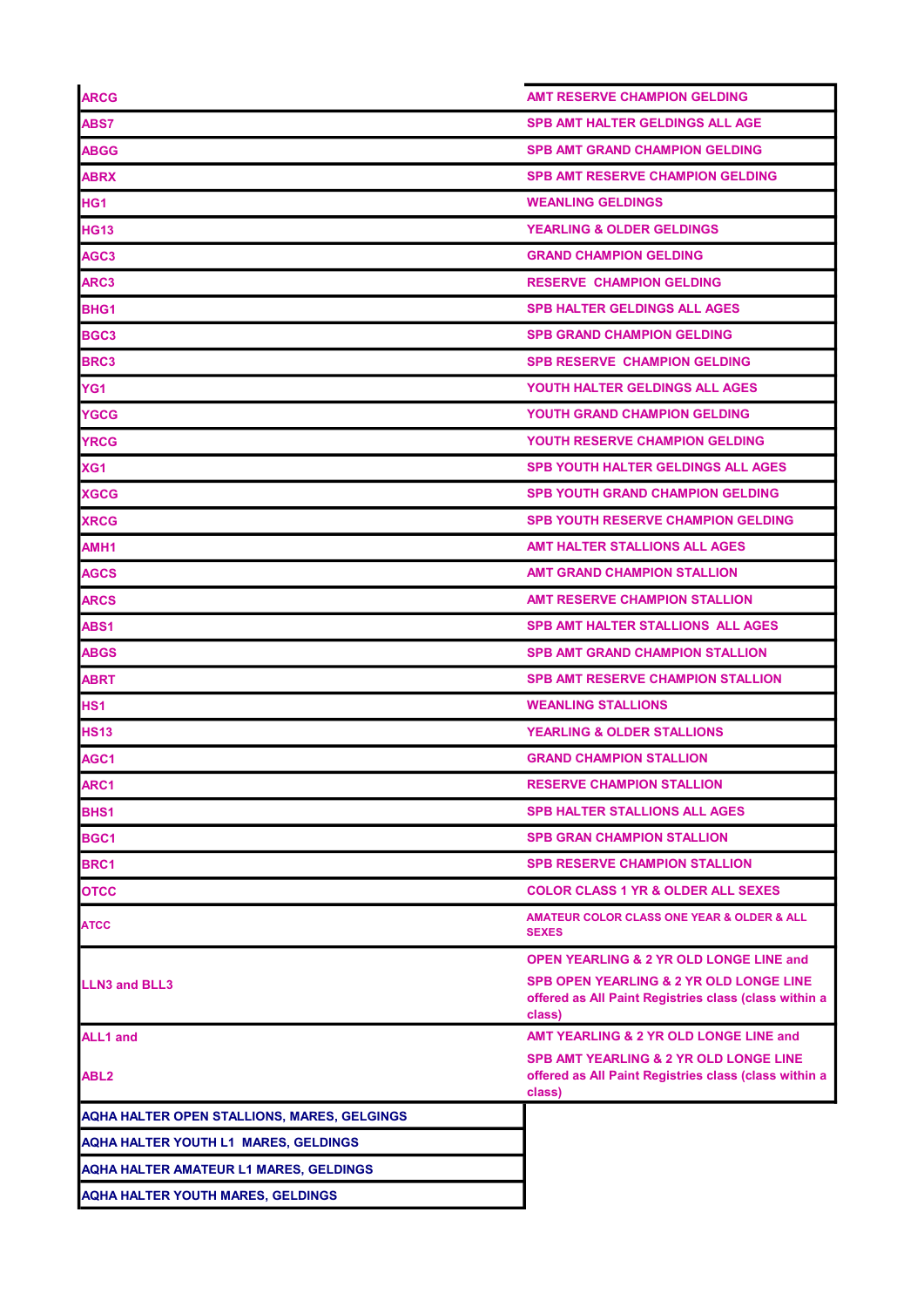| <b>AQHA HALTER AMT STALLIONS, MARES, GELDINGS</b>        |                                                                                                                |
|----------------------------------------------------------|----------------------------------------------------------------------------------------------------------------|
| <b>APHA/PHCI SHOWMANSHIP classes</b>                     |                                                                                                                |
|                                                          | AMT SHOWMANSHIP AT HALTER ALL AGES and                                                                         |
| <b>ASH1 and ABSH</b>                                     | SPB AMT SHOWMANSHIP AT HALTER ALL AGES<br>offered as All Paint Registries class (class within a<br>class)      |
|                                                          | YOUTH SHOWMANSHIP 18 & UNDER and                                                                               |
| <b>YSH1 and XSH1</b>                                     | <b>SPB YOUTH SHOWMANSHIP 18 &amp; UNDER</b><br>offered as All Paint Registries class (class within a<br>class) |
| PHCI SHOWMANSHIP NOVICE (NOT APPROVED)                   |                                                                                                                |
| PHCI SHOWMANSHIP WALK AND TROT (NOT APPROVED)            |                                                                                                                |
| <b>AQHA SHOWMANSHIP YOUTH L1</b>                         |                                                                                                                |
| <b>AQHA SHOWMANSHIP AMATEUR L1</b>                       |                                                                                                                |
| <b>AQHA SHOWMANSHIP YOUTH</b>                            |                                                                                                                |
| <b>AQHA SHOWMANSHIP AMATEUR</b>                          |                                                                                                                |
| AQHA EQUESTRAINS WITH DISABILITIES SHOWMANSHIP AT HALTER |                                                                                                                |
| ALL BREED SHOWMANSHIP AT HALTER                          |                                                                                                                |
| <b>PAUSA</b>                                             |                                                                                                                |
| <b>APHA GREEN HUNTER UNDER SADDLE classes</b>            |                                                                                                                |
| <b>GHU</b>                                               | <b>GREEN HUNTER UNDER SADDLE ALL AGES</b>                                                                      |
| <b>BGHU</b>                                              | <b>SPB GREEN HUNTER UNDER SADDLE ALL AGES</b>                                                                  |
| <b>AQHA OPEN HUNTER UNDER SADDLE LEVEL 1</b>             |                                                                                                                |
| APHA HUNTER UNDER SADDLE ALL AGES classes                |                                                                                                                |
| BPH <sub>1</sub>                                         | HUNTER UNDER SADDLE ALL AGES                                                                                   |
| BBH1                                                     | <b>SPB HUNTER UNDER SADDLE ALL AGES</b>                                                                        |
| AQHA OPEN HUNTER UNDER SADDLE AA                         |                                                                                                                |
| AQHA WALK TROT YOUTH HUNTER UNDER SADDLE                 |                                                                                                                |
| PHCI HUNTER UNDER SADDLE WALK AND TROT (NOT APPROVED)    |                                                                                                                |
| <b>AQHA YOUTH L1 HUNTER UNDER SADDLE</b>                 |                                                                                                                |
| AQHA AMATEUR L1 HUNTER UNDER SADDLE                      |                                                                                                                |
| PHCI NOVICE HUNTER UNDER SADDLE (NOT APPROVED)           |                                                                                                                |
| <b>AQHA YOUTH HUNTER UNDER SADDLE</b>                    |                                                                                                                |
| <b>AQHA AMATEUR HUNTER UNDER SADDLE</b>                  |                                                                                                                |
| APHA YOUTH +AMATEUR HUNTER UNDER SADDLE classes          |                                                                                                                |
| ABH1                                                     | AMT HUNTER UNDER SADDLE ALL AGE                                                                                |
| ABBH                                                     | <b>SPB AMT HUNTER UNDER SADDLE ALL AGES</b>                                                                    |
| YBH1                                                     | YOUTH HUNTER UNDER SADDLE 18 & UNDER                                                                           |
| XBH1                                                     | <b>SPB YOUTH HUNTER UNDER SADDLE 18 &amp; UNDER</b>                                                            |
| ALL BREED HUNTER UNDER SADDLE                            |                                                                                                                |
| AIQH MATURITY HUNTER UNDER SADDLE                        |                                                                                                                |
| PHCI HUNT SEAT EQUITATION WALK AND TROT (NOT APPROVED)   |                                                                                                                |
| AQHA WALK TROT YOUTH HUNT SEAT EQUITATION                |                                                                                                                |
| <b>AQHA YOUTH L1 HUNT SEAT EQUITATION</b>                |                                                                                                                |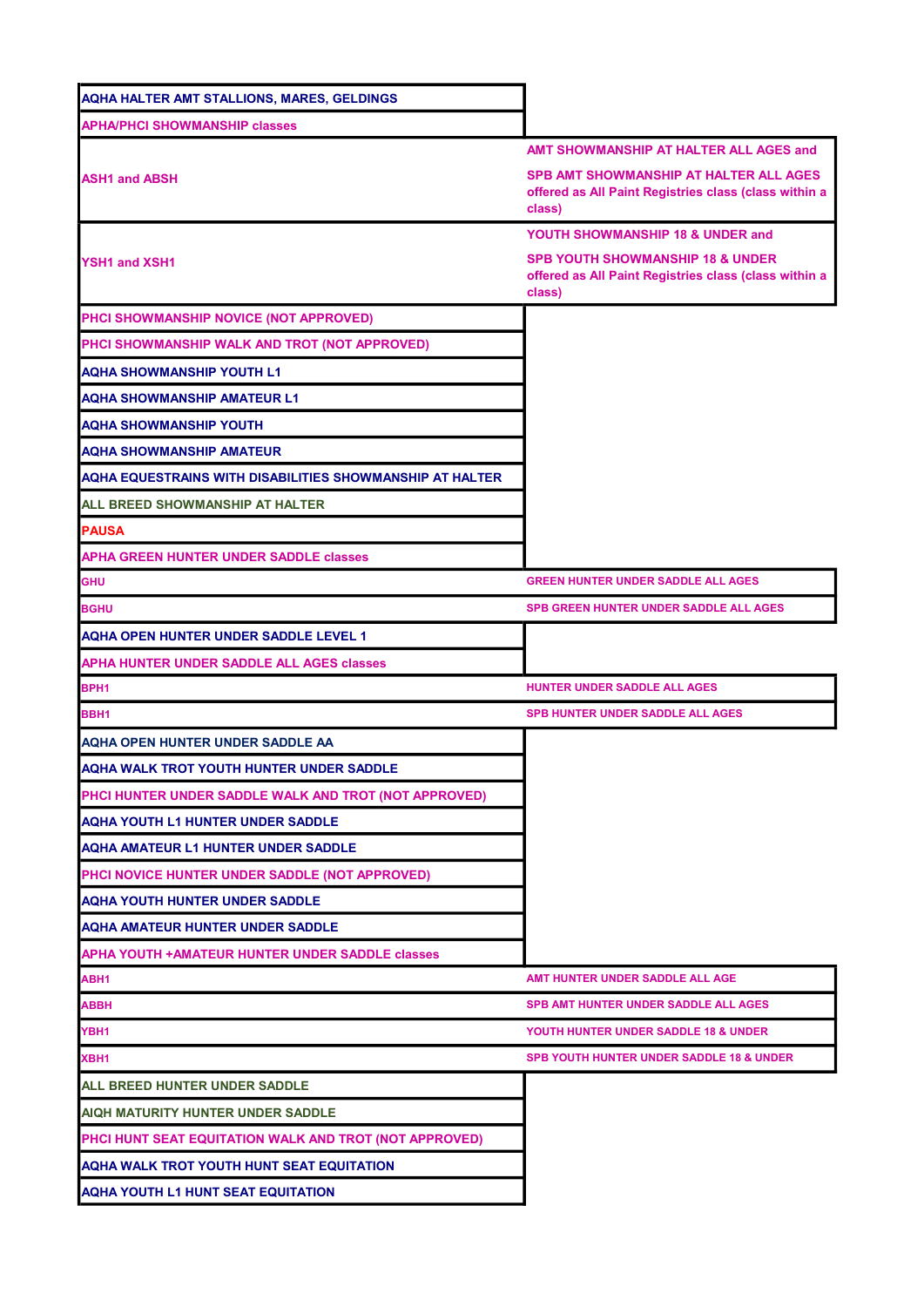| <b>AQHA AMATEUR L1 HUNT SEAT EQUITATION</b>              |                                                                                                                      |
|----------------------------------------------------------|----------------------------------------------------------------------------------------------------------------------|
| PHCI NOVICE HUNT SEAT EQUITATION (NOT APPROVED)          |                                                                                                                      |
| <b>AQHA YOUTH HUNT SEAT EQUITATION</b>                   |                                                                                                                      |
| <b>AQHA AMATEUR HUNT SEAT EQUITATION</b>                 |                                                                                                                      |
| <b>APHA YOUTH + AMATEUR HUNT SEAT EQUITATION classes</b> |                                                                                                                      |
| <b>AHS1 and</b>                                          | AMT HUNT SEAT EQUITATION ALL AGES and                                                                                |
| <b>ABHS</b>                                              | <b>SPB AMT HUNT SEAT EQUITATION ALL AGES</b><br>offered as All Paint Registries class (class within a class)         |
| <b>YEE1</b> and                                          | YOUTH HUNT SEAT EQUITATION 18 & UNDER and                                                                            |
| XEE1                                                     | <b>SPB YOUTH HUNT SEAT EQUITATION 18 &amp; UNDER</b><br>offered as All Paint Registries class (class within a class) |
| <b>PAUSA</b>                                             |                                                                                                                      |
| <b>AQHA JR REINING</b>                                   |                                                                                                                      |
| <b>AQHA SR REINING</b>                                   |                                                                                                                      |
| <b>AIQH ROOKIE AMATEUR REINING</b>                       |                                                                                                                      |
| <b>AIQH ROOKIE YOUTH REINING</b>                         |                                                                                                                      |
| <b>APHA/PHCI REINING classes</b>                         |                                                                                                                      |
| <b>RNG1 and</b>                                          | <b>REINING ALL AGES and</b>                                                                                          |
| <b>BRG1</b>                                              | <b>SPB REINING ALL AGES</b><br>offered as All Paint Registries class (class within a<br>class)                       |
| <b>GRNG and</b>                                          | <b>GREEN REINING ALL AGES and</b>                                                                                    |
| <b>BGRN</b>                                              | <b>SPB GREEN REINING ALL AGES</b><br>offered as All Paint Registries class (class within a<br>class)                 |
| <b>AR1 and</b>                                           | <b>AMT REINING ALL AGE and</b>                                                                                       |
| <b>ABRG</b>                                              | <b>SPB AMT REINING ALL AGE</b><br>offered as All Paint Registries class (class within a<br>class)                    |
| <b>YR1 and</b>                                           | YOUTH REINING 18 & UNDER and                                                                                         |
| XR <sub>1</sub>                                          | <b>SPB YOUTH REINING 18 &amp; UNDER</b><br>offered as All Paint Registries class (class within a<br>class)           |
| PHCI NOVICE REINING (NOT APPROVED)                       |                                                                                                                      |
| <b>AIQH YOUTH CHALLENGE</b>                              |                                                                                                                      |
|                                                          |                                                                                                                      |

DOMENICA 19 GIUGNO

ARENA LIBERA SOLO PER I REINERS - ORE 6,30 - 7,00

DOMENICA 19 Giugno - ore 7.30 inizio gare

AQHA OPEN WESTERN PLEASURE LEVEL 1

APHA GREEN W. PLEASURE ALL AGES classes